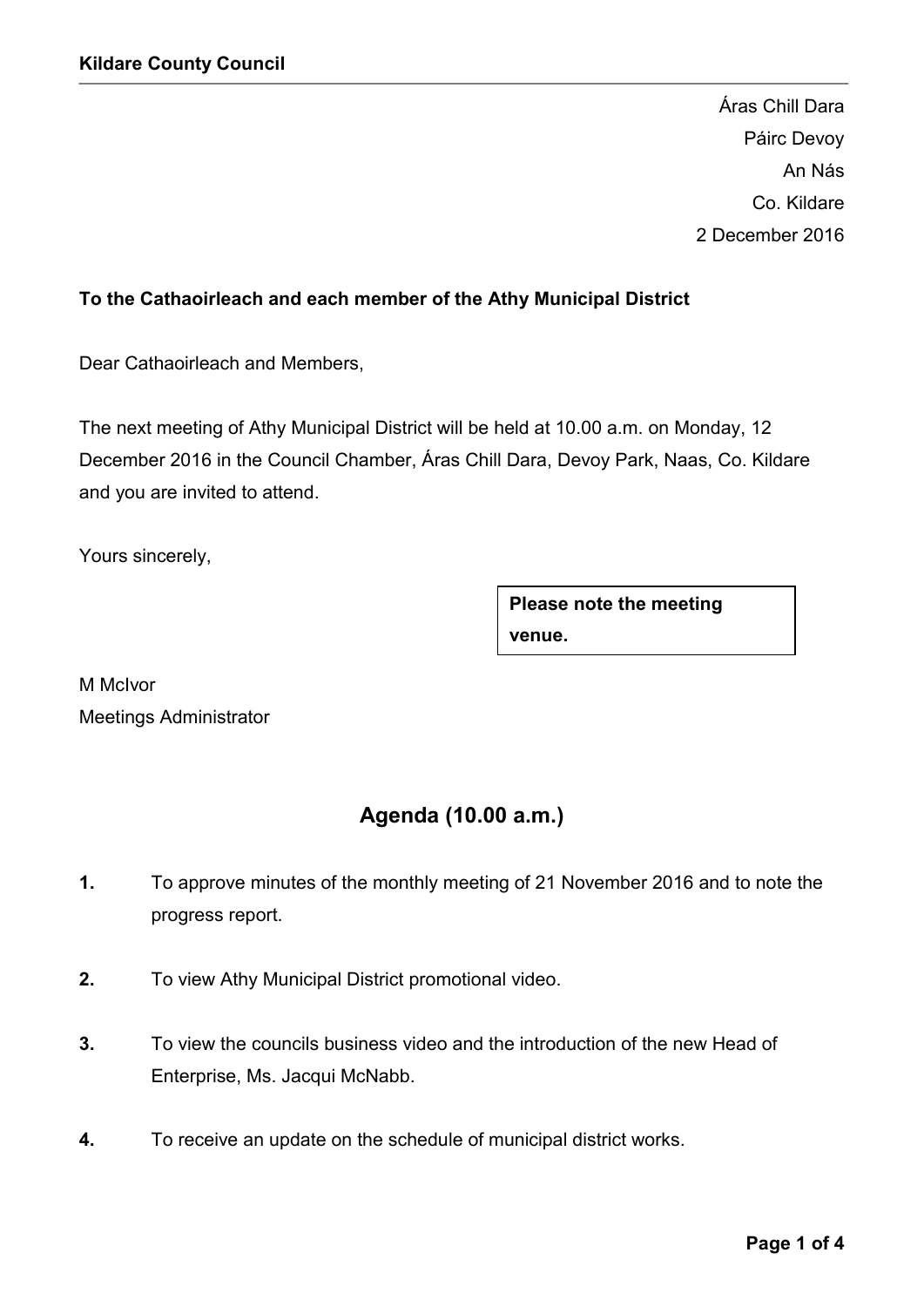## Roads, Transportation and Public Safety (10:30 a.m.)

- 5. To receive a presentation from Virgin Media Broadband.
- 6. Athy Distributor Road: Traffic Model demonstrating the impact of the Athy Distributor Road on traffic flow in and around Athy.

#### **Motions**

### 7. Councillor Wall

 That the council develop a traffic island as a pilot scheme to include flashing speed warning sign on the Athy/Monasterevin road before the entrance to Rathstewart Crescent and St. Joseph's Terrace in Athy.

## 8. Councillor Miley

 That the council investigate making a car park at the High Cross monument in Moone.

#### 9. Councillor Breslin

 That a left turning filter lane be provided at the junction of the Monasterevin Road and Mount Hawkins Place, Athy.

#### 10. Councillor Breslin

That public lighting be provided from Behan's Garage, to Skenagun on the R448.

#### Questions

#### 11. Councillor Breslin

 What progress has been made on the commencement of the Part 8 process for Kildangan Car Park, Kildangan Bridge, Edmund Rice Car Park, Athy?

## 12. Councillor Wall

 Can the council confirm the up to date position with the proposed new section of road at Castlemitchell, Athy, where they have purchased land?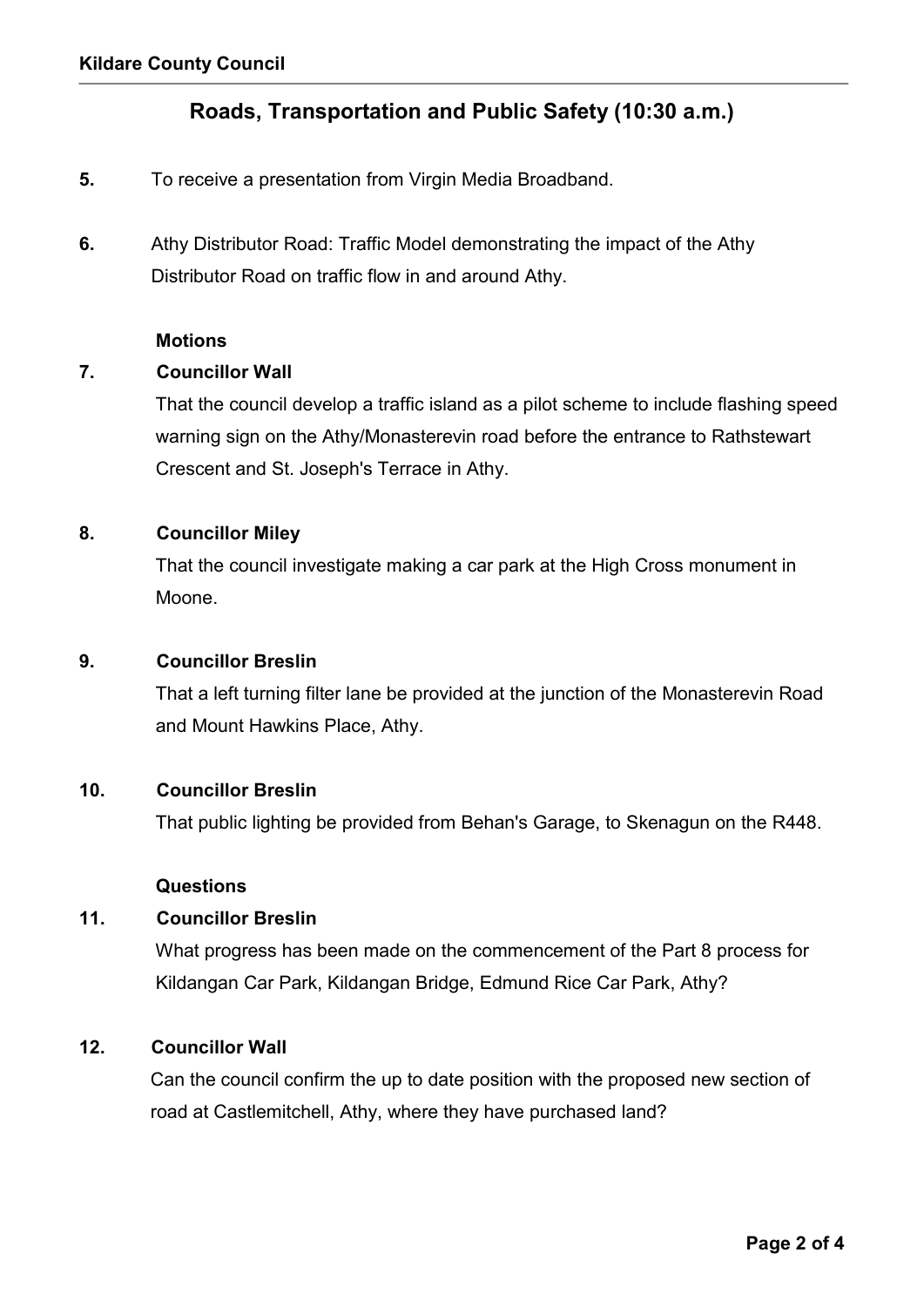## Water Services and Environment (11.15 a.m.)

- 13. To receive an update on the improvements on the sewerage network planned for Narraghmore and Kilmead.
- 14. Proposed Part 8 Project Crookstown Cemetery Extension.

#### Motion

#### 15. Councillor Miley

That the council take in charge the water services of Oak Park in Narraghmore.

## Planning, Community and Culture (11.30 a.m.)

#### Motion

#### 16. Councillor Keatley

 That the council, in light of recent funding developments, work with The Tanyard Development Committee to progress the project in Ballitore.

#### Questions

## 17. Councillor Breslin

 Can an update be provided regarding progress on the drawing up of a master-plan for the Dominican Site, Athy.

## Housing (11.40 a.m.)

#### Motion

#### 18. Councillor Wall

 That the council confirm the amount of take up on its tenant purchase scheme in the Athy area, have the council spoken to the Department on concerns raised about the inability of older persons to take out the scheme